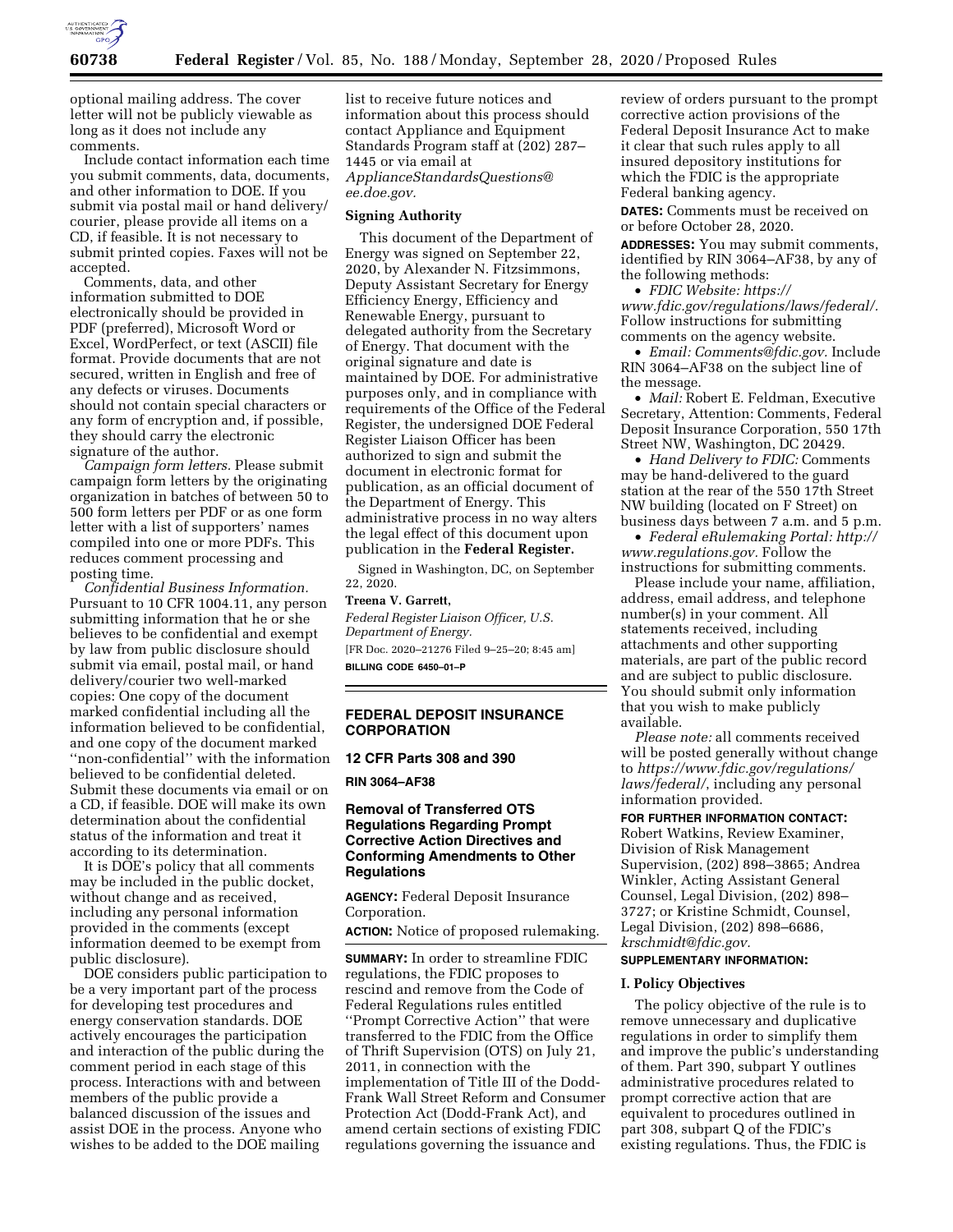proposing to rescind the regulations in part 390, subpart Y and reserve the subpart for future use. In addition, the proposal would amend certain sections of part 308, subpart Q of the FDIC's existing regulations on the issuance and review of orders pursuant to the prompt corrective action provisions of the Federal Deposit Insurance Act to make it clear that part 308, subpart Q, applies to all insured depository institutions for which the FDIC is the appropriate Federal banking agency.

## **II. Background**

Part 390, subpart Y, was included in the regulations that were transferred to the FDIC from the Office of Thrift Supervision (OTS) on July 21, 2011, in connection with the implementation of applicable provisions of title III of the Dodd-Frank Wall Street Reform and Consumer Protection Act (Dodd-Frank Act).<sup>1</sup>

## *A. The Dodd-Frank Act*

As of July 21, 2011, the transfer date established by section 311 of the Dodd-Frank Act,2 the powers, duties, and functions formerly performed by the OTS were divided among the FDIC, as to State savings associations, the Office of the Comptroller of the Currency (OCC), as to Federal savings associations, and the Board of Governors of the Federal Reserve System (FRB), as to savings and loan holding companies. Section 316(b) of the Dodd-Frank Act 3 provides the manner of treatment for all orders, resolutions, determinations, regulations, and other advisory materials that had been issued, made, prescribed, or allowed to become effective by the OTS. The section provides that if such materials were in effect on the day before the transfer date, they continue in effect and are enforceable by or against the appropriate successor agency until they are modified, terminated, set aside, or superseded in accordance with applicable law by such successor agency, by any court of competent jurisdiction, or by operation of law.

Pursuant to section 316(c) of the Dodd-Frank Act,4 on June 14, 2011, the FDIC's Board of Directors (Board) approved a ''List of OTS Regulations to be Enforced by the OCC and the FDIC Pursuant to the Dodd-Frank Wall Street Reform and Consumer Protection Act.'' This list was published by the FDIC and the OCC as a Joint Notice in the **Federal Register** on July 6, 2011.5

Although section  $312(b)(2)(B)(i)(II)$  of the Dodd-Frank Act 6 granted the OCC rulemaking authority relating to both State and Federal savings associations, nothing in the Dodd-Frank Act affected the FDIC's existing authority to issue regulations under the Federal Deposit Insurance Act (FDI Act) 7 and other laws as the ''appropriate Federal banking agency'' or under similar statutory terminology. Section 312(c)(1) of the Dodd-Frank Act 8 revised the definition of ''appropriate Federal banking agency'' contained in section 3(q) of the FDI Act,<sup>9</sup> to add State savings associations to the list of entities for which the FDIC is designated as the ''appropriate Federal banking agency.'' As a result, when the FDIC acts as the appropriate Federal banking agency (or under similar terminology) for State savings associations, as it does here, the FDIC is authorized to issue, modify, and rescind regulations involving such associations, as well as for State nonmember banks and insured Statelicensed branches of foreign banks.

As noted above, on June 14, 2011, operating pursuant to this authority, the Board issued a list of regulations of the former OTS that the FDIC would enforce with respect to State savings associations. On that same date, the Board reissued and redesignated certain regulations transferred from the former OTS. These transferred OTS regulations were published as new FDIC regulations in the **Federal Register** on August 5, 2011.10 When the FDIC republished the transferred OTS regulations as new FDIC regulations, it specifically noted that its staff would evaluate the transferred OTS rules and might later recommend incorporating the transferred OTS regulations into other FDIC regulations, amending them, or rescinding them, as appropriate.<sup>11</sup>

## *B. Transferred OTS Regulations (Transferred to the FDIC's Part 390, Subpart Y)*

A subset of the regulations transferred to the FDIC from the OTS concern prompt corrective action provisions applicable to State savings associations. The OTS regulations, formerly found at 12 CFR part 565, §§ 565.7, 565.8, 565.9 and 565.10, were transferred to the FDIC with only nomenclature changes and

6Codified at 12 U.S.C. 5412(b)(2)(B)(i)(II).

8Codified at 12 U.S.C. 5412(c)(1).

now comprise part 390, subpart Y. Each provision of part 390, subpart Y is discussed in Part III of this **SUPPLEMENTARY INFORMATION** section, below. The FDIC has conducted a careful review and comparison of part 390, subpart Y. As discussed in Part III of this **SUPPLEMENTARY INFORMATION** section, the FDIC proposes to rescind part 390, subpart Y because the FDIC considers the provisions related to State savings associations contained in part 390, subpart Y substantially similar to similar regulations related to state nonmember banks. The FDIC proposes combining the regulations to make clear the same procedures apply to all FDICsupervised institutions.

## *C. Part 308, Subpart Q, Issuance and Review of Orders Pursuant to the Prompt Corrective Action Provisions of the Federal Deposit Insurance Act*

The FDIC proposes to further clarify the administrative procedures relevant to State savings associations by amending certain parts of part 308 of the FDIC's regulations to clarify that part 308, subpart Q applies to all insured depository institutions, including State savings associations, for which the FDIC is the appropriate Federal banking agency. As discussed in Part III of this **SUPPLEMENTARY INFORMATION** section, the FDIC proposes to amend part 308, subpart Q in order to make part 308, subpart Q applicable to all insured depository institutions, including State savings associations, for which the FDIC is the appropriate Federal banking agency.

## **III. Proposed Regulation Changes**

After careful review, the FDIC has concluded that the retention of part 390, subpart Y is unnecessary and that rescission of subpart Y in its entirety would streamline the FDIC rules and regulations. The regulations related to State savings associations will be incorporated into the part 308, subpart Q as described below. Part 390, subpart Y also references savings and loan holding companies. When the regulation was transferred from the OTS, the references to ''any company that controls the State savings association'' were not deleted with the other technical amendments. The FDIC is not the appropriate successor agency for supervision of savings and loan holding companies. Under the Dodd-Frank Act, supervision of savings and loan holding companies was transferred to the Federal Reserve Board.12 The provisions in the FDIC regulations relating to ''any company that controls

<sup>1</sup> Dodd-Frank Wall Street Reform and Consumer Protection Act, Public Law 111–203, 124 Stat. 1376 (2010) (codified at 12 U.S.C. 5301 *et seq.*).

<sup>2</sup>Codified at 12 U.S.C. 5411.

<sup>3</sup>Codified at 12 U.S.C. 5414(b).

<sup>4</sup>Codified at 12 U.S.C. 5414(c).

<sup>5</sup> 76 FR 39246 (July 6, 2011).

<sup>7</sup> 12 U.S.C. 1811 *et seq.* 

<sup>9</sup> 12 U.S.C. 1813(q).

<sup>10</sup> 76 FR 47652 (Aug. 5, 2011).

<sup>11</sup>*See* 76 FR 47653. 12 12 U.S.C. 5412(b)(1).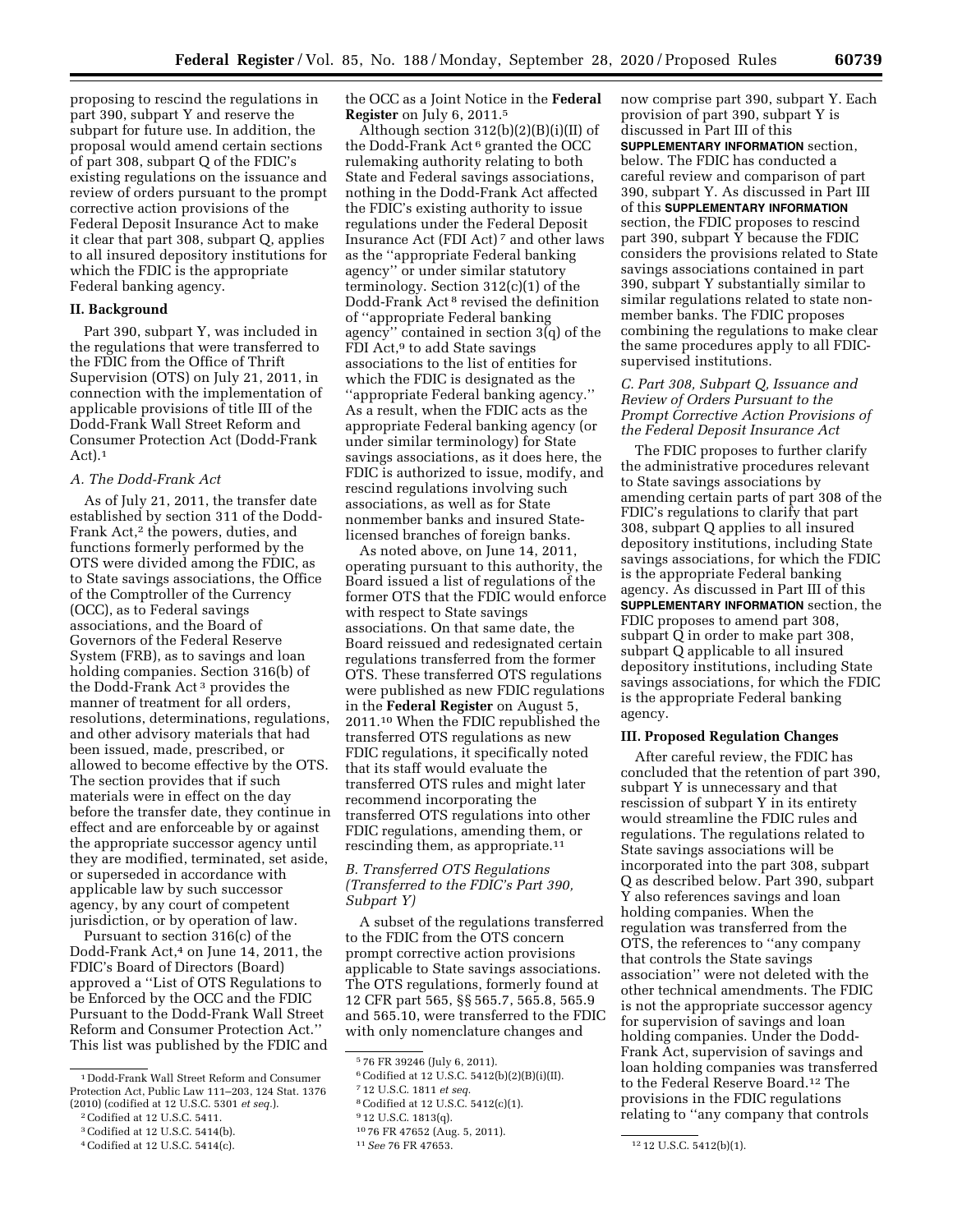the State savings association'' will therefore be set aside and not incorporated into the existing FDIC regulations at part 308, subpart Q addressing FDIC-supervised institutions.

Consistent with its legal authority to issue and modify regulations as the appropriate Federal banking agency under section 3(q) of the Federal Deposit Insurance Act, the FDIC also proposes to amend and revise provisions of part 308, subpart Q to clarify and state explicitly the regulations apply to all FDIC-supervised institutions.

## *A. Comparison of FDIC Regulations With the Transferred OTS Regulations To Be Rescinded*

*12 CFR 390.456—Directives to take prompt corrective action.* 

Section 390.456 describes the administrative procedures for the FDIC to issue a directive to take prompt corrective action against a State savings association. These administrative procedures were initially found at 12 CFR 565.7 and are equivalent to the administrative procedures relating to FDIC-supervised banks found at 12 CFR 308.201.

The FDIC proposes that § 390.456 be rescinded in its entirety. The proposed amendments to subpart Q will clarify in a single location that the regulations apply to all FDIC-supervised institutions. Therefore, it is not necessary to have a regulation specifically applicable to State savings associations.

*12 CFR 390.457—Procedures for reclassifying a State savings association based on criteria other than capital.* 

Section 390.457 describes the administrative procedures to reclassify a State savings association based on criteria other than capital. This section describes how the FDIC may consider other unsafe or unsound practices to lower a State saving association capital category under part 324. The section also details the procedures for notifying the State saving association and contesting the determination. These administrative procedures were initially found at 12 CFR 565.8 and were recently modified to account for changes made to part 324.13 Section 390.457 is equivalent to the administrative procedures relating to FDIC-supervised banks found at 12 CFR 308.202.

The FDIC proposes that § 390.457 be rescinded in its entirety. The proposed amendments to subpart Q will clarify in a single location that the regulations

apply to all FDIC-supervised institutions. Therefore, it is not necessary to have a regulation specifically applicable to State savings associations.

*12 CFR 390.458—Order to dismiss a director or senior executive officer.* 

Section 390.458 describes the additional administrative procedures related to prompt corrective action directives that require the State savings association to terminate the employment of a director or officer. This section also includes provisions to challenge this type of prompt corrective order directive. These administrative procedures were initially found at 12 CFR 565.9. Section 390.458 is equivalent to the administrative procedures relating to FDIC-supervised banks found at 12 CFR 308.203.

The FDIC proposes that § 390.458 be rescinded in its entirety. The proposed amendments to subpart Q will clarify in a single location that the regulations apply to all FDIC-supervised institutions. Therefore, it is not necessary to have a regulation specifically applicable to State savings associations.

*12 CFR 390.459—Enforcement of directives.* 

Section 390.459 describes the additional remedies the FDIC may take to seek compliance with prompt corrective action directives. These procedures were initially found at 12 CFR 565.10. Section 390.459 is equivalent to the administrative procedures relating to FDIC-supervised banks found at 12 CFR 308.204.

The FDIC proposes that § 390.459 be rescinded in its entirety. The proposed amendments to subpart Q will clarify in a single location that the regulations apply to all FDIC-supervised institutions. Therefore, it is not necessary to have a regulation specifically applicable to State savings associations.

## *B. Proposed Changes to FDIC Regulations*

As discussed in part III of this **SUPPLEMENTARY INFORMATION**, the FDIC's part 308, subpart Q addresses the administrative procedures related to the issuance and enforcement of prompt corrective action directives. The Dodd-Frank Act added State savings associations to the list of entities for which the FDIC is designated as the appropriate Federal banking agency.14 To clarify that part 308, subpart Q applies to all institutions for which the FDIC is the appropriate Federal banking

agency, the FDIC proposes to amend §§ 308.200 through 308.204 to replace the phrases ''banks'' and ''insured branches of foreign banks'' throughout subpart Q with the phrase ''FDICsupervised institution.'' Under the proposal, § 308.200 would be revised to add the definition of the term ''FDICsupervised institution'' to mean any insured depository institution for which the FDIC is the appropriate Federal banking agency pursuant to section 3(q) of the FDI Act.15

Additionally, the FDIC proposes one additional change to conform the FDIC's regulations relating to prompt corrective action directives that apply to banks and the former OTS regulations relating to State savings associations. Sections 308.202 and 390.457 describe the procedures relating to classifying an institution due to something other than capital. These two regulations differ in one respect. The FDIC regulation at 308.202(a)(6) provides that when a hearing is ordered, it will begin no later than 30 days from the date of the request unless the bank requests a later date. The former OTS version of this regulation, incorporated by the FDIC at § 390.457, provides that the hearing should be ordered within 30 days of request unless the FDIC allows further time at the request of the State savings association. While both of these provisions demonstrate that a hearing is likely to be delayed at the request of the institution, the former OTS version of the regulation is written with greater clarity that the FDIC will evaluate and may then provide consent to the request. The OTS version of the regulation makes it clear that there is no automatic extension granted to the institution. The greater clarity in this language makes it the preferred choice when reconciling the two regulations into one regulation that applies to all FDIC-supervised institutions. The changes to this aspect of the regulation will provide greater clarity to those institutions going forward.

### **IV. Summary**

If the proposal is finalized, 12 CFR part 390, subpart Y would be removed because it is largely unnecessary, redundant, or duplicative of existing FDIC regulations, and the requirements of part 308, subpart Q expressly would apply to all FDIC-supervised insured depository institutions. These initiatives will serve to streamline the FDIC's regulations.

<sup>13</sup>See 83 FR 17737.

<sup>14</sup>See section 312(c) of the Dodd-Frank Act, codified at 12 U.S.C. 1813(q). 15 12 U.S.C. 1813(q).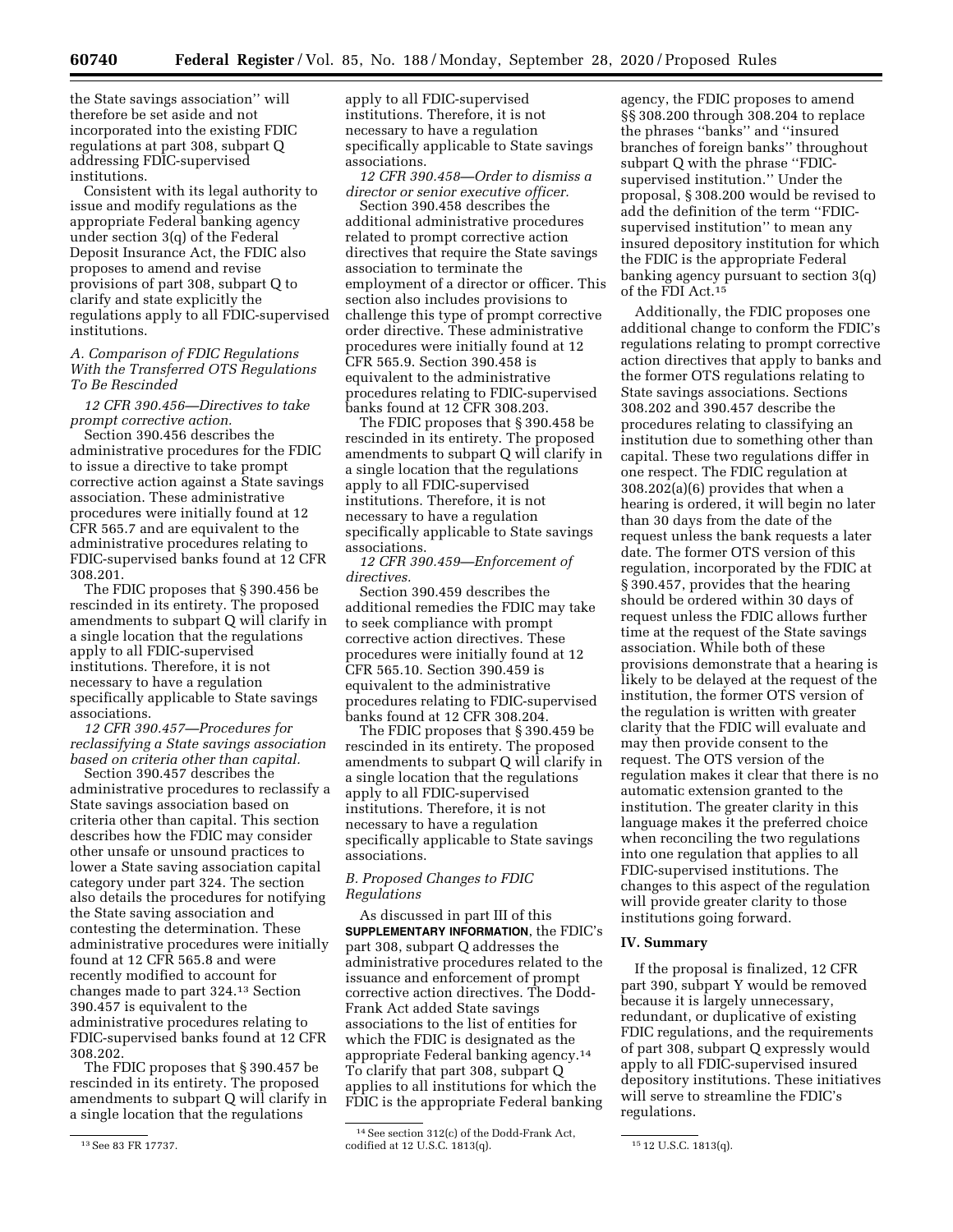#### **V. Expected Effects**

As explained in detail in Section III of this **SUPPLEMENTARY INFORMATION** section, certain OTS regulations transferred to the FDIC by the Dodd-Frank Act relating to prompt corrective action directives are either unnecessary or effectively duplicate existing FDIC regulations. This proposal would eliminate those transferred OTS regulations. The proposal also would clarify that the standards in part 308, subpart Q apply to State savings associations because the FDIC is the ''appropriate Federal banking agency'' pursuant to the FDI Act. As of March 30, 2020, the FDIC supervised 3,309 depository institutions, of which 35 (1.1 percent) are State savings associations.16 The proposed rule primarily would affect regulations that govern State savings associations.

As explained previously, the proposed rule would rescind 12 CFR part 390, subpart Y, which includes the following: § 390.456, which outlines administrative procedures for issuing a directive to take prompt corrective action against a State savings association; § 390.457, which outlines administrative procedures for reclassifying a State savings association based on criteria other than capital; § 390.458, which outlines administrative procedures related to prompt corrective action that require a State savings association to terminate the employment of a director or officer; and § 390.459, which outlines administrative procedures the FDIC may take to seek compliance with prompt corrective action directives. The FDIC has determined that these sections of 12 CFR part 390 are equivalent to regulations related to prompt corrective action in the FDIC's existing regulations. Therefore, the FDIC does not expect the removal of the regulations in subpart Y to significantly affect FDIC-supervised State savings associations.

The proposal would also amend the FDIC's regulations that establish administrative procedures for prompt corrective action in 12 CFR 308.200 through 308.204 to make them applicable to all FDIC-supervised institutions, including State savings associations. As discussed previously, these changes would not change the required procedures related to prompt corrective action that are applicable to State savings associations since the requirements in subpart Y are equivalent to requirements in the FDIC's existing regulations, therefore this aspect of the proposed rule is unlikely

to substantively affect FDIC-supervised State savings associations.

Finally, the proposal would revise 12 CFR 308.202 to clarify the procedures for delaying a hearing if an institution is reclassified based on criteria other than capital. The FDIC's regulation currently states that if a hearing is scheduled, it will be held within 30 days of the request unless the institution requests a later date. The regulations in § 390.457 state that a hearing will be held within 30 days of the request unless the FDIC allows further time at the request of the institution. The FDIC is proposing to adopt the language from § 390.457 in its own regulations since § 390.457 clarifies that requests for an extension will not be automatically granted. This aspect of the proposed rule will pose no change for the 35 FDIC-supervised State savings associations. The FDIC believes that adopting the language from § 390.457 should further clarify for State nonmember institutions that requests for an extension will not automatically be granted, however, this change is unlikely to pose any substantive effects on State nonmember institutions.

Since the prompt corrective action directive provisions in § 390 subpart Y are substantively similar to existing regulations for state nonmember banks found in § 308, subpart Q, the FDIC does not believe that rescission of §§ 390.456 through 390.459 would have any substantive effects on FDIC-supervised State savings associations.

*The FDIC invites comments on all aspects of this analysis. In particular, would the proposed rule have any costs or benefits to covered entities that the FDIC has not identified?* 

#### **VI. Alternatives**

16Call Report data, March 2020. 17 44 U.S.C. 3501–3521. proposing not to do so because it would The FDIC believes that the proposed amendments represent the most appropriate option for covered institutions and, at this time, has not identified significant alternatives to proposing the rule in its current form. As discussed previously, the Dodd-Frank Act transferred certain powers, duties, and functions formerly performed by the OTS to the FDIC. The FDIC's Board reissued and redesignated certain transferred regulations from the OTS but noted that it would evaluate them and might later incorporate them into other FDIC regulations, amend them, or rescind them, as appropriate. The FDIC has evaluated the existing regulations relating to prompt corrective actions, including part 308, subpart Q and part 390, subpart Y. The FDIC has available the status quo alternative of retaining the current regulations but is

be needlessly duplicative for substantively similar regulations regarding prompt corrective action directives for banks and State savings associations to be located in different locations within the Code of Federal Regulations. The FDIC believes it would be redundant and potentially confusing for FDIC-supervised institutions to continue to refer to these separate sets of regulations. Therefore, the FDIC is proposing to amend and streamline the FDIC's regulations.

### **VII. Request for Comments**

The FDIC invites comments on all aspects of this proposed rulemaking. In particular, the FDIC requests comments on the following questions:

1. Are the provisions of 12 CFR parts 308, subpart Q sufficient to provide consistent and effective requirements related to the issuance and review of orders pursuant to the prompt corrective action for all insured depository institutions for which the FDIC is the appropriate Federal banking agency? Please provide examples, data, or otherwise substantiate your answer.

2. What negative impacts, if any, can you foresee in the FDIC's proposal to rescind part 390, subpart Y and remove it from the Code of Federal Regulations? Please provide any other comments you have on the proposal.

### **VIII. Administrative Law Matters**

## *A. The Paperwork Reduction Act*

In accordance with the requirements of the Paperwork Reduction Act of 1995 (PRA),17 the FDIC may not conduct or sponsor, and the respondent is not required to respond to, an information collection unless it displays a currently valid Office of Management and Budget (OMB) control number.

The proposed rule would rescind and remove from FDIC regulations part 390, subpart Y. With regard to part 308, subpart Q, the proposed rule would amend §§ 308.200 through 308.204 to clarify that State savings associations, as well as State nonmember banks and foreign banks having insured branches are all subject to part 308, subpart Q. The proposed rule will not create any new or revise any existing collections of information under the PRA. Therefore, no information collection request will be submitted to the OMB for review.

## *B. The Regulatory Flexibility Act*

The Regulatory Flexibility Act (RFA), requires that, in connection with a notice of proposed rulemaking, an agency prepare and make available for public comment an initial regulatory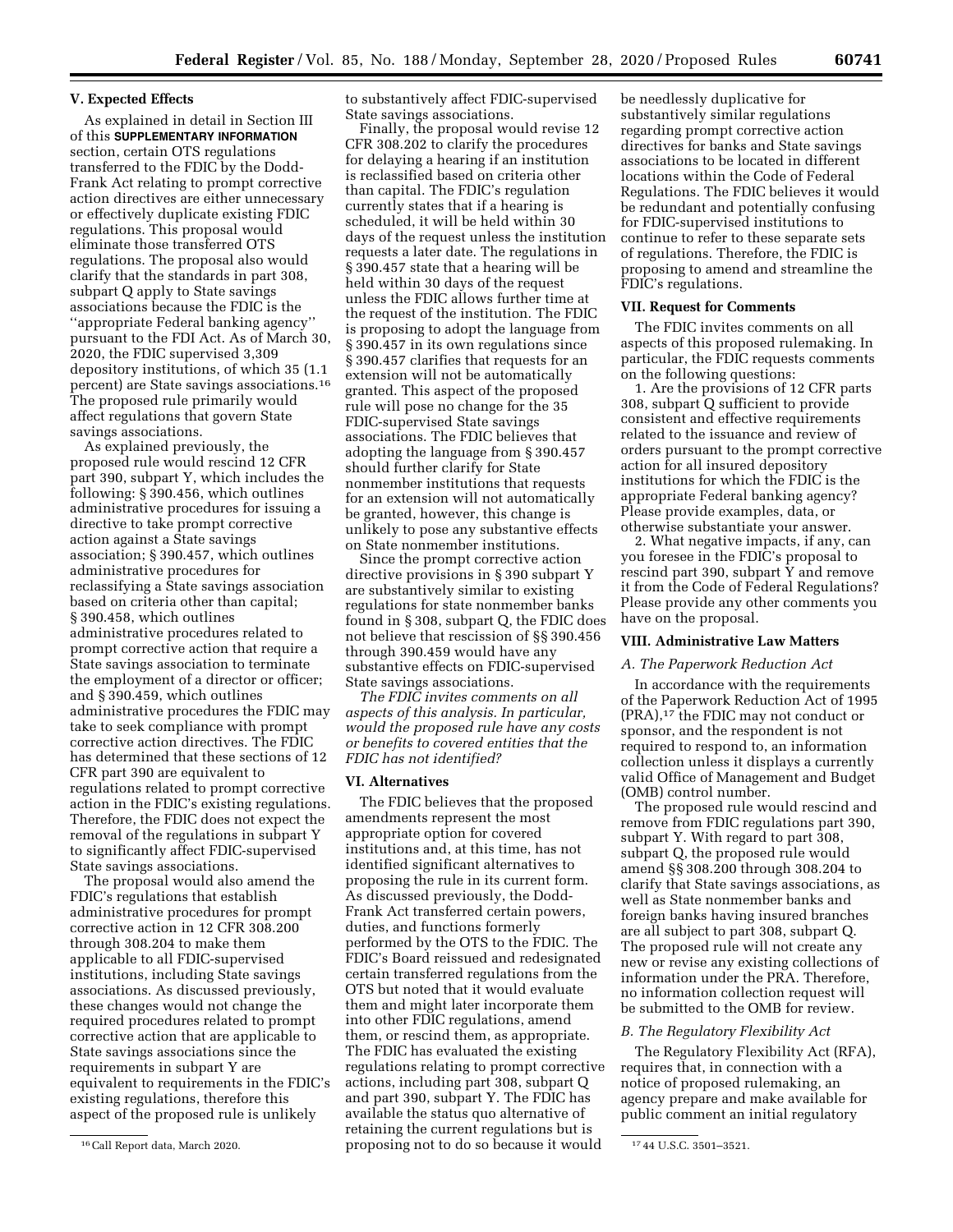flexibility analysis that describes the impact of the proposed rule on small entities.18 However, a regulatory flexibility analysis is not required if the agency certifies that the rule will not have a significant economic impact on a substantial number of small entities and publishes its certification and a short explanatory statement in the **Federal Register** together with the rule. The Small Business Administration (SBA) has defined ''small entities'' to include banking organizations with total assets of less than or equal to \$600 million.19 Generally, the FDIC considers a significant effect to be a quantified effect in excess of 5 percent of total annual salaries and benefits per institution, or 2.5 percent of total noninterest expenses. The FDIC believes that effects in excess of these thresholds typically represent significant effects for FDIC-supervised institutions. For the reasons provided below, the FDIC certifies that the proposed rule would not have a significant economic impact on a substantial number of small entities. Accordingly, a regulatory flexibility analysis is not required.

As of March 31, 2020, the FDIC supervised 3,309 depository institutions,20 of which 2,548 were considered small entities for the purposes of RFA.21 There are 33 (1.3 percent) State savings associations that are small entities for the purposes of RFA.22 As discussed previously, the proposed rule would rescind 12 CFR part 390, subpart Y, which includes the following: § 390.456, which outlines administrative procedures for issuing a directive to take prompt corrective action against a State savings association; § 390.457, which outlines administrative procedures for reclassifying a State savings association based on criteria other than capital; § 390.458, which outlines administrative procedures related to prompt corrective action that require a State savings association to terminate

20FDIC-supervised institutions are set forth in 12 U.S.C. 1813(q)(2).

21FDIC Call Report data, March 31, 2020. 22 Id.

the employment of a director or officer; and § 390.459, which outlines administrative procedures the FDIC may take to seek compliance with prompt corrective action directives. The FDIC has determined that these sections of 12 CFR part 390 are equivalent to regulations related to prompt corrective action in the FDIC's existing regulations. Therefore, the FDIC does not expect the removal of the regulations in subpart Y to significantly affect small FDICsupervised State savings associations.

The proposal would also amend the FDIC's regulations that establish administrative procedures for prompt corrective action in 12 CFR 308.200 through 308.204 to make them applicable to all FDIC-supervised institutions, including State savings associations. As discussed previously, these changes would not change the required procedures related to prompt corrective action that are applicable to small State savings associations since the requirements in subpart Y are equivalent to requirements in the FDIC's existing regulations.

Finally, the proposal would revise 12 CFR 308.202 to clarify the procedures for delaying a hearing if an institution is reclassified based on criteria other than capital. The FDIC's regulation currently states that if a hearing is scheduled, it will be held within 30 days of the request unless the institution requests a later date. The regulations in § 390.457 state that a hearing will be held within 30 days of the request unless the FDIC allows further time at the request of the institution. The FDIC is proposing to adopt the language from § 390.457 in its own regulations since § 390.457 clarifies that requests for an extension will not be automatically granted. This aspect of the proposed rule will pose no change for the 33 small FDIC-supervised State savings associations. The FDIC believes that adopting the language from § 390.457 should further clarify for small State nonmember institutions that requests for an extension will not automatically be granted; however, this change is unlikely to pose any substantive effects on small State nonmember institutions.

Since the prompt corrective action directive provisions in § 390 subpart Y are substantively similar to existing regulations for state nonmember banks found in § 308, subpart Q, the FDIC believes it is unlikely that that rescission of §§ 390.456 through 390.459 would have any substantive effects on small FDIC-supervised State savings associations.

Based on the information above, the FDIC certifies that the proposed rule would not have a significant economic impact on a substantial number of small entities.

The FDIC invites comments on all aspects of the supporting information provided in this section, and in particular, whether the proposed rule would have any significant effects on small entities that the FDIC has not identified.

## *C. Plain Language*

Section 722 of the Gramm-Leach-Bliley Act 23 requires the Federal banking agencies to use plain language in all proposed and final rules published after January 1, 2000. The FDIC has sought to present the proposed rule in a simple and straightforward manner. The FDIC invites comments on whether the proposal is clearly stated and effectively organized and how the FDIC might make the proposal easier to understand.

## *D. The Economic Growth and Regulatory Paperwork Reduction Act*

Under section 2222 of the Economic Growth and Regulatory Paperwork Reduction Act of 1996 (EGRPRA), the FDIC is required to review all of its regulations, at least once every 10 years, in order to identify any outdated or otherwise unnecessary regulations imposed on insured institutions.24 The FDIC, along with the other Federal banking agencies, submitted a Joint Report to Congress on March 21, 2017 (EGRPRA Report) discussing how the review was conducted, what has been done to date to address regulatory burden, and further measures the FDIC will take to address issues that were identified.25 As noted in the EGRPRA Report, the FDIC is continuing to streamline and clarify its regulations through the OTS rule integration process. By removing outdated or unnecessary regulations, such as part 390, subpart Y, this rule complements other actions that the FDIC has taken, separately and with the other Federal banking agencies, to further the EGRPRA mandate.

### *E. Riegle Community Development and Regulatory Improvement Act of 1994*

Pursuant to section 302(a) of the Riegle Community Development and Regulatory Improvement Act (RCDRIA),26 in determining the effective date and administrative compliance requirements for new regulations that impose additional reporting, disclosure, or other requirements on insured

<sup>18</sup> 5 U.S.C. 601, *et seq.* 

<sup>19</sup>The SBA defines a small banking organization as having \$600 million or less in assets, where ''a financial institution's assets are determined by averaging the assets reported on its four quarterly financial statements for the preceding year.'' See 13 CFR 121.201 (as amended by 84 FR 34261, effective August 19, 2019). ''SBA counts the receipts, employees, or other measure of size of the concern whose size is at issue and all of its domestic and foreign affiliates.'' See 13 CFR 121.103. Following these regulations, the FDIC uses a covered entity's affiliated and acquired assets, averaged over the preceding four quarters, to determine whether the FDIC-supervised institution is ''small'' for the purposes of RFA.

<sup>23</sup>Public Law 106–102, section 722, 113 Stat. 1338, 1471 (1999).

<sup>24</sup>Public Law 104–208, 110 Stat. 3009 (1996). 25 82 FR 15900 (March 31, 2017).

<sup>26</sup> 12 U.S.C. 4802(a).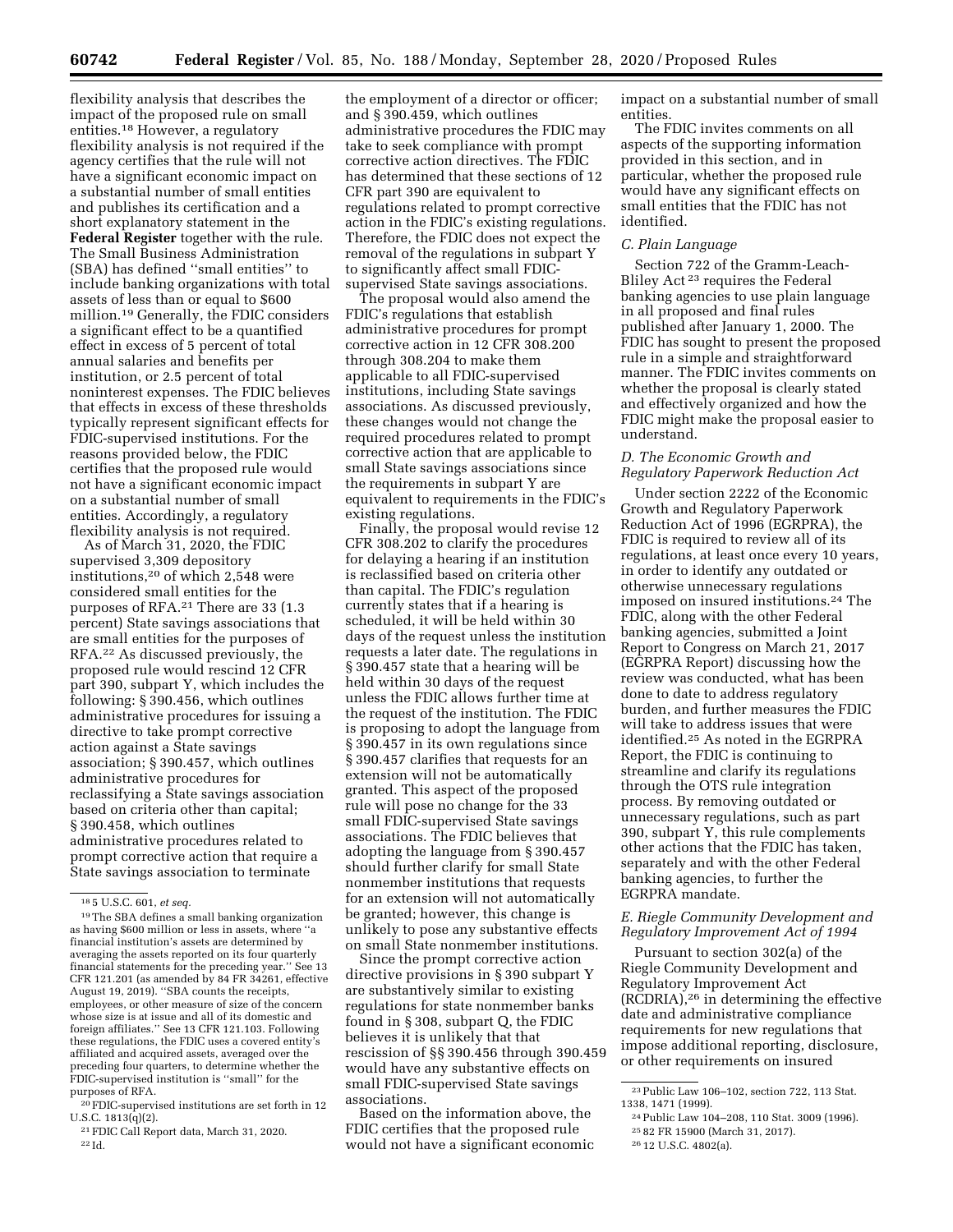depository institutions (IDIs), each Federal banking agency must consider, consistent with principles of safety and soundness and the public interest, any administrative burdens that such regulations would place on depository institutions, including small depository institutions, and customers of depository institutions, as well as the benefits of such regulations. In addition, section 302(b) of RCDRIA requires new regulations and amendments to regulations that impose additional reporting, disclosures, or other new requirements on IDIs generally to take effect on the first day of a calendar quarter that begins on or after the date on which the regulations are published in final form.27 The FDIC invites comments that further will inform its consideration of RCDRIA.

### **List of Subjects**

#### *12 CFR Part 308*

Administrative practice and procedure, Bank deposit insurance, Banks, Banking, Claims, Crime, Equal access to justice, Fraud, Investigations, Lawyers, Penalties.

## *12 CFR Part 390*

Administrative practice and procedure, Advertising, Aged, Civil rights, Conflict of interests, Credit, Crime, Equal employment opportunity, Fair housing, Government employees, Individuals with disabilities, Reporting and recordkeeping requirements, Savings associations.

## **Authority and Issuance**

For the reasons stated in the preamble, the Federal Deposit Insurance Corporation proposes to amend parts 308 and 390 of title 12 of the Code of Federal Regulations as follows:

## **PART 308—RULES OF PRACTICE AND PROCEDURE**

■ 1. The authority citation for Part 308 continues to read as follows:

**Authority:** 5 U.S.C. 504, 554–557; 12 U.S.C. 93(b), 164, 505, 1464, 1467(d), 1467a, 1468, 1815(e), 1817, 1818, 1819, 1820, 1828, 1829, 1829(b), 1831i, 1831m(g)(4), 1831*o,*  1831p–1, 1832(c), 1884(b), 1972, 3102, 3108(a), 3349, 3909, 4717, 5412(b)(2)(C), 5414(b)(3); 15 U.S.C. 78(h) and (i), 78*o*(c)(4), 78*o*–4(c), 78*o*–5, 78q–1, 78s, 78u, 78u–2, 78u–3, 78w, 6801(b), 6805(b)(1); 28 U.S.C. 2461 note; 31 U.S.C. 330, 5321; 42 U.S.C. 4012a; Pub. L. 104–134, sec. 31001(s), 110 Stat. 1321; Pub. L. 109–351, 120 Stat. 1966; Pub. L. 111–203, 124 Stat. 1376; Pub. L. 114– 74, sec. 701, 129 Stat. 584.

■ 2. Revise § 308.200 to read as follows:

#### **§ 308.200 Scope.**

The rules and procedures set forth in this subpart apply to FDIC-supervised institutions and senior executive officers and directors of the same that are subject to the provisions of section 38 of the Federal Deposit Insurance Act (section 38) (12 U.S.C. 1831o) and subpart H of part 324 of this chapter. For purposes of this subpart, the term ''FDIC-supervised institution'' means any insured depository institution for which the Federal Deposit Insurance Corporation is the appropriate Federal banking agency pursuant to section 3(q) of the Federal Deposit Insurance Act, 12 U.S.C. 1813(q).

■ 3. Revise §  $308.201$  to read as follows:

### **§ 308.201 Directives to take prompt corrective action.**

(a) *Notice of intent to issue directive*— (1) *In general.* The FDIC shall provide an undercapitalized, significantly undercapitalized, or critically undercapitalized FDIC-supervised institution prior written notice of the FDIC's intention to issue a directive requiring such FDIC-supervised institution to take actions or to follow proscriptions described in section 38 that are within the FDIC's discretion to require or impose under section 38 of the FDI Act, including sections 38(e)(5),  $(f)(2)$ ,  $(f)(3)$ , or  $(f)(5)$ . The FDICsupervised institution shall have such time to respond to a proposed directive as provided by the FDIC under paragraph (c) of this section.

(2) *Immediate issuance of final directive.* If the FDIC finds it necessary in order to carry out the purposes of section 38 of the FDI Act, the FDIC may, without providing the notice prescribed in paragraph (a)(1) of this section, issue a directive requiring an FDIC-supervised institution immediately to take actions or to follow proscriptions described in section 38 that are within the FDIC's discretion to require or impose under section 38 of the FDI Act, including section 38(e)(5),  $(f)(2)$ ,  $(f)(3)$ , or  $(f)(5)$ . An FDIC-supervised institution that is subject to such an immediately effective directive may submit a written appeal of the directive to the FDIC. Such an appeal must be received by the FDIC within 14 calendar days of the issuance of the directive, unless the FDIC permits a longer period. The FDIC shall consider any such appeal, if filed in a timely matter, within 60 days of receiving the appeal. During such period of review, the directive shall remain in effect unless the FDIC, in its sole discretion, stays the effectiveness of the directive.

(b) *Contents of notice.* A notice of intention to issue a directive shall include:

(1) A statement of the FDICsupervised institution's capital measures and capital levels;

(2) A description of the restrictions, prohibitions or affirmative actions that the FDIC proposes to impose or require;

(3) The proposed date when such restrictions or prohibitions would be effective or the proposed date for completion of such affirmative actions; and

(4) The date by which the FDICsupervised institution subject to the directive may file with the FDIC a written response to the notice.

(c) *Response to notice*—

(1) *Time for response.* An FDICsupervised institution may file a written response to a notice of intent to issue a directive within the time period set by the FDIC. The date shall be at least 14 calendar days from the date of the notice unless the FDIC determines that a shorter period is appropriate in light of the financial condition of the FDICsupervised institution or other relevant circumstances.

(2) *Content of response.* The response should include:

(i) An explanation why the action proposed by the FDIC is not an appropriate exercise of discretion under section 38;

(ii) Any recommended modification of the proposed directive; and

(iii) Any other relevant information, mitigating circumstances, documentation, or other evidence in support of the position of the FDICsupervised institution regarding the proposed directive.

(d) *FDIC consideration of response.*  After considering the response, the FDIC may:

(1) Issue the directive as proposed or in modified form;

(2) Determine not to issue the directive and so notify the FDICsupervised institution; or

(3) Seek additional information or clarification of the response from the FDIC-supervised institution or any other relevant source.

(e) *Failure to file response.* Failure by an FDIC-supervised institution to file with the FDIC, within the specified time period, a written response to a proposed directive shall constitute a waiver of the opportunity to respond and shall constitute consent to the issuance of the directive.

(f) *Request for modification or rescission of directive.* Any FDICsupervised institution that is subject to a directive under this subpart may, upon a change in circumstances, request in writing that the FDIC reconsider the terms of the directive and may propose that the directive be rescinded or

<sup>27</sup> *Id.*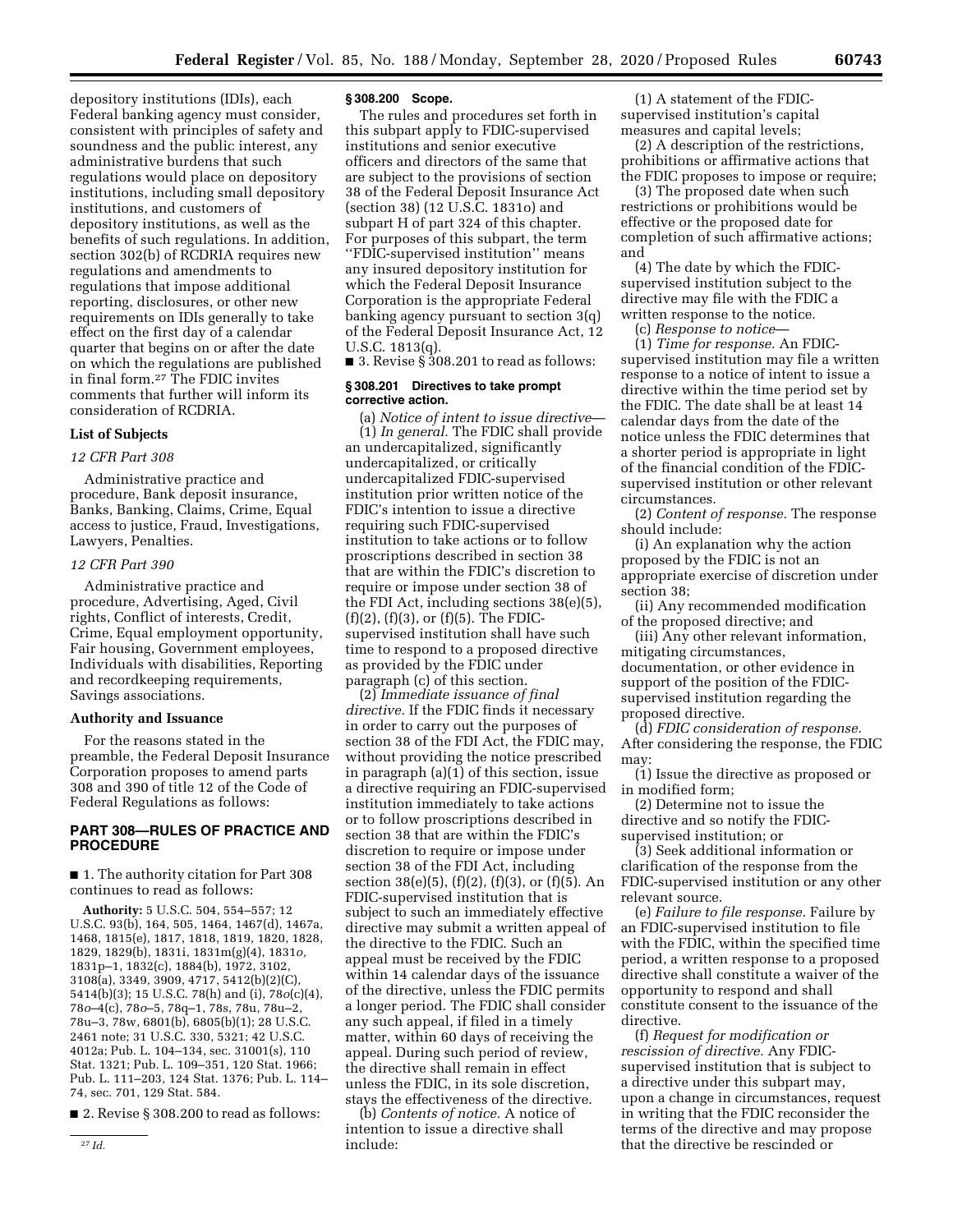modified. Unless otherwise ordered by the FDIC, the directive shall continue in place while such request is pending before the FDIC.

■ 4. Revise § 308.202 to read as follows:

#### **§ 308.202 Procedures for reclassifying an FDIC-supervised institution based on criteria other than capital.**

(a) *Reclassification based on unsafe or unsound condition or practice*—

(1) *Issuance of notice of proposed reclassification*—

(i) *Grounds for reclassification.* (A) Pursuant to § 324.403(d) of this chapter, the FDIC may reclassify a wellcapitalized FDIC-supervised institution as adequately capitalized or subject an adequately capitalized or undercapitalized institution to the supervisory actions applicable to the next lower capital category if:

*(1)* The FDIC determines that the FDIC-supervised institution is in unsafe or unsound condition; or

*(2)* The FDIC, pursuant to section 8(b)(8) of the FDI Act (12 U.S.C. 1818(b)(8)), deems the FDIC-supervised institution to be engaged in an unsafe or unsound practice and not to have corrected the deficiency.

(B) Any action pursuant to this paragraph (a)(1)(i) shall hereinafter be referred to as *reclassification.* 

(ii) *Prior notice to institution.* Prior to taking action pursuant to § 324.403(d) of this chapter, the FDIC shall issue and serve on the FDIC-supervised institution a written notice of the FDIC's intention to reclassify it.

(2) *Contents of notice.* A notice of intention to reclassify an FDICsupervised institution based on unsafe or unsound condition shall include:

(i) A statement of the FDIC-supervised institution's capital measures and capital levels and the category to which the FDIC-supervised institution would be reclassified;

(ii) The reasons for reclassification of the FDIC-supervised institution;

(iii) The date by which the FDICsupervised institution subject to the notice of reclassification may file with the FDIC a written appeal of the proposed reclassification and a request for a hearing, which shall be at least 14 calendar days from the date of service of the notice unless the FDIC determines that a shorter period is appropriate in light of the financial condition of the FDIC-supervised institution or other relevant circumstances.

(3) *Response to notice of proposed reclassification.* An FDIC-supervised institution may file a written response to a notice of proposed reclassification within the time period set by the FDIC. The response should include:

(i) An explanation of why the FDICsupervised institution is not in an unsafe or unsound condition or otherwise should not be reclassified; and

(ii) Any other relevant information, mitigating circumstances, documentation, or other evidence in support of the position of the FDICsupervised institution regarding the reclassification.

(4) *Failure to file response.* Failure by an FDIC-supervised institution to file, within the specified time period, a written response with the FDIC to a notice of proposed reclassification shall constitute a waiver of the opportunity to respond and shall constitute consent to the reclassification.

(5) *Request for hearing and presentation of oral testimony or witnesses.* The response may include a request for an informal hearing before the FDIC under this section. If the FDICsupervised institution desires to present oral testimony or witnesses at the hearing, the FDIC-supervised institution shall include a request to do so with the request for an informal hearing. A request to present oral testimony or witnesses shall specify the names of the witnesses and the general nature of their expected testimony. Failure to request a hearing shall constitute a waiver of any right to a hearing, and failure to request the opportunity to present oral testimony or witnesses shall constitute a waiver of any right to present oral testimony or witnesses.

(6) *Order for informal hearing.* Upon receipt of a timely written request that includes a request for a hearing, the FDIC shall issue an order directing an informal hearing to commence no later than 30 days after receipt of the request, unless the FDIC allows further time at the request of the FDIC-supervised institution. The hearing shall be held in Washington, DC or at such other place as may be designated by the FDIC before a presiding officer(s) designated by the FDIC to conduct the hearing.

(7) *Hearing procedures.* 

(i) The FDIC-supervised institution shall have the right to introduce relevant written materials and to present oral argument at the hearing. The FDICsupervised institution may introduce oral testimony and present witnesses only if expressly authorized by the FDIC or the presiding officer(s). Neither the provisions of the Administrative Procedure Act (5 U.S.C. 554–557) governing adjudications required by statute to be determined on the record nor the Uniform Rules of Practice and Procedure in this part apply to an informal hearing under this section

unless the FDIC orders that such procedures shall apply.

(ii) The informal hearing shall be recorded, and a transcript shall be furnished to the FDIC-supervised institution upon request and payment of the cost thereof. Witnesses need not be sworn, unless specifically requested by a party or the presiding officer(s). The presiding officer(s) may ask questions of any witness.

(iii) The presiding officer(s) may order that the hearing be continued for a reasonable period (normally five business days) following completion of oral testimony or argument to allow additional written submissions to the hearing record.

(8) *Recommendation of presiding officers.* Within 20 calendar days following the date the hearing and the record on the proceeding are closed, the presiding officer(s) shall make a recommendation to the FDIC on the reclassification.

(9) *Time for decision.* Not later than 60 calendar days after the date the record is closed or the date of the response in a case where no hearing was requested, the FDIC will decide whether to reclassify the FDIC-supervised institution and notify the FDICsupervised institution of the FDIC's decision.

(b) *Request for rescission of reclassification.* Any FDIC-supervised institution that has been reclassified under this section, may, upon a change in circumstances, request in writing that the FDIC reconsider the reclassification and may propose that the reclassification be rescinded and that any directives issued in connection with the reclassification be modified, rescinded, or removed. Unless otherwise ordered by the FDIC, the FDIC-supervised institution shall remain subject to the reclassification and to any directives issued in connection with that reclassification while such request is pending before the FDIC.

■ 5. Revise § 308.203 to read as follows:

#### **§ 308.203 Order to dismiss a director or senior executive officer.**

(a) *Service of notice.* When the FDIC issues and serves a directive on an FDIC-supervised institution pursuant to § 308.201 of this part requiring the FDIC-supervised institution to dismiss from office any director or senior executive officer under § 38(f)(2)(F)(ii) of the FDI Act, the FDIC shall also serve a copy of the directive, or the relevant portions of the directive where appropriate, upon the person to be dismissed.

(b) *Response to directive*—